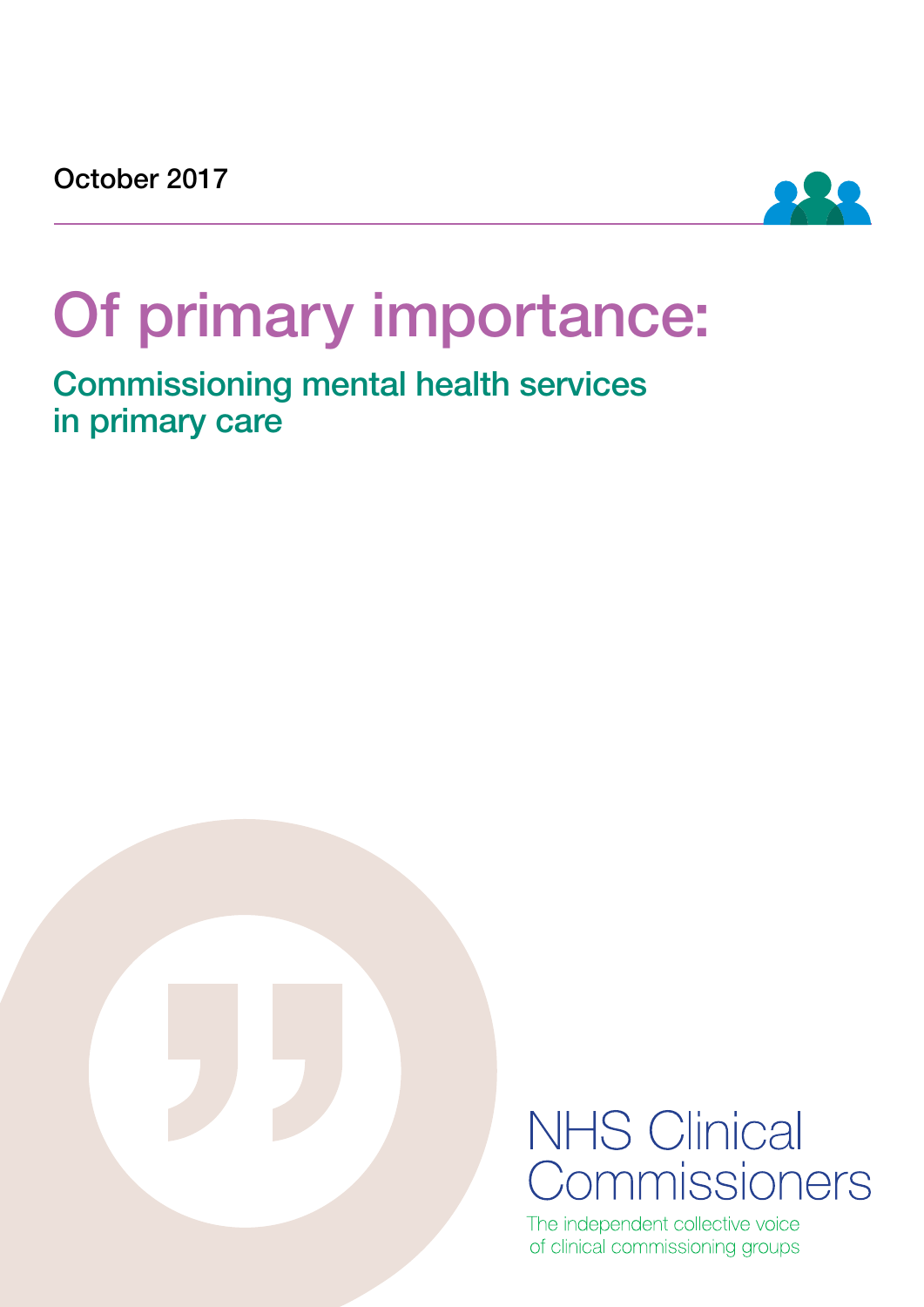### **Introduction**

Each and every day in my GP practice, I see people who need support with their mental wellbeing. Some will have a diagnosed issue, such as anxiety or depression or bipolar disorder. Many others, however, will have a long-term physical condition which is making them feel more mentally vulnerable. And a considerable percentage will be struggling with complex social issues like domestic violence, poor housing, or unemployment.

As my colleague Rhiannon England comments later in this report, you don't have to talk to a GP about the social determinants of health, or the complex connections between physical and mental wellbeing. You don't need to instruct us on what patients want from services. It's what we see every single day.

That's why I firmly believe that clinical commissioners are so well placed to determine which provision can best meet mental health need. And in many instances I believe the answer will be services based in primary care but with collaborations across the health and care system.

We believe in collaborations at the Mental Health Commissioners Network. It is our aim to share experiences, lessons learnt, and examples of best practice. We want to help colleagues across the country become better mental health commissioners, achieving better outcomes for the people they serve.

Publications are an important part of this. We have previously released briefings on crisis care and recovery, and on commissioning early intervention in mental ill health. Encouraged by the reaction to these, we decided to release a similar publication this year and commissioning primary mental healthcare services seemed like a natural choice of topic.

This publication contains a number of examples of good practice in this area. Through specific case studies, it shows how such services can deliver better care for patients – crossing the physical/mental boundary, as well as the health/ social care one – while at the same time reducing pressure on GPs and hospitals.

It also includes a series of top tips, drawn from the experiences of people who have fundamentally changed the model of primary mental healthcare in their area.

Clinical commissioners know what the need is, and what kind of services can meet it. We're working with a range of partners to develop innovative primary healthcare services and we're keen to go further and do more. I hope this report provides some inspiration for the creation of services up and down the country.

#### Dr Phil Moore

Chair of NHS Clinical Commissioners Mental Health Commissioners Network and Deputy Clinical Chair of Kingston CCG

### Six top tips for commissioning primary care mental health services

- 1 Remember patience will be required when **1 4** creating a new model.
- 2 Consider partnering with the third sector.
- 3 Have conversations with your mental health 6 provider to build shared understandings.
- Explore opportunities to pre-emptively screen for need.
- - Don't forget the importance of incentives.
	- Consider whether you can apply other primary care models in a mental health context.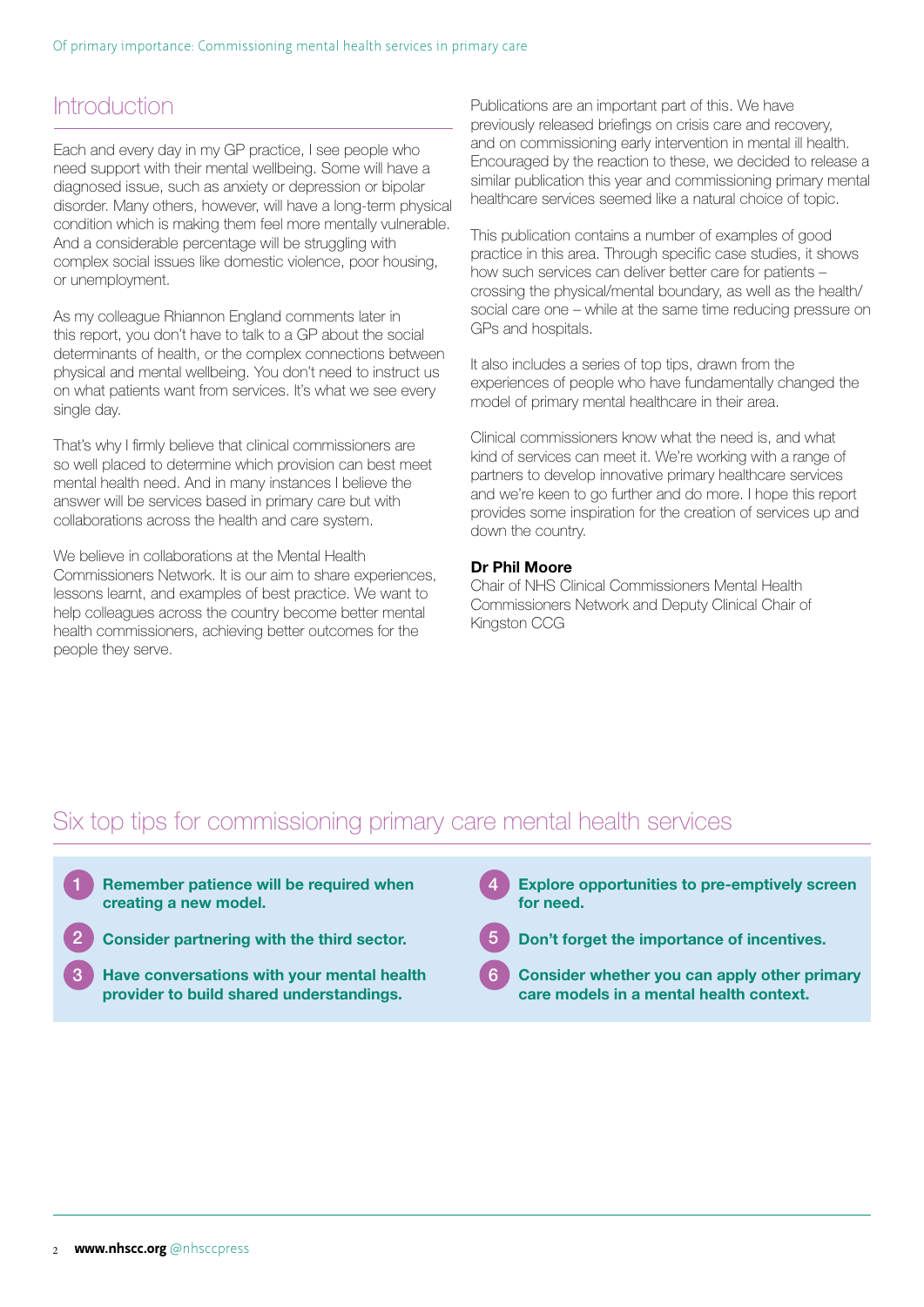## Sutton CCG: A focus on mental health and wellbeing

There are very clear targets for the Increasing Access to Psychological Therapies (IAPT) programme. CCGs are currently required to have services which treat 15 per cent of those people with anxiety or depression each year, and for 50 per cent of them to reach recovery.

Sutton CCG has worked hard to continue to improve access and recovery rates for this group of people. The key to their work in doing this has been through the creation of Sutton Uplift, a primary care mental health service, with an aim to provide a broader and more holistic range of support. This new service was launched two years ago at a time when the CCG had an access rate of 13 per cent, from July 2014 to June 2015, and a recovery rate of 40 per cent.

"Our stakeholders, including service users, wanted a broader range of support than the current IAPT service was able to offer. And we had to consider how we could meet this need as well as increase IAPT performance with limited funds," explains Corinna White, mental health programme manager at Sutton CCG.

"In a previous role, I developed a social prescribing service and recognised the benefits that supporting access to a wider range of local advice and support in the community can have for people who have a range of psychosocial issues."

Sutton Uplift, launched in July 2015, brings together different elements of care, including the IAPT service for people with depression and anxiety disorders, a wellbeing service and a recovery support service for people who have a severe and/or enduring mental health problem but who are currently stable.

Placing a wellbeing component at the heart of the model has made the difference. This component is provided by a third sector provider, Imagine Independence, a national charity that supports people with mental health concerns to live a full life, in partnership with Age UK, Sutton Carers' Centre and Off the Record, a mental health service for young people.

"The third sector brings a different dynamic," reports Ms White. "They can be creative, bring a different set of skills and experience, and are good at linking with other organisations."

Wellbeing navigators help service users to access community and vocational opportunities. They also run a range of wellbeing workshops, alongside drop-in sessions at local venues, such as housing support groups, food banks, children's centres, job centres and religious organisations.

From a service user perspective the wellbeing support complements both the IAPT treatment and recovery support offered in the new model, providing a more holistic package of care. The wellbeing team has also been able to carry out

functions to support IAPT, such as outreach and engagement, enabling IAPT to focus on their clinical work.

Certainly, the data suggests the creation of Sutton Uplift has made a difference to the performance of IAPT, with the two key national performance targets now being met. From April 2016 to March 2017, the service had a 16.2 per cent access rate representing a 3 per cent improvement on the 2014/2015 figures. The recovery rate has improved too, by 8 per cent.

## Eastern Cheshire CCG: Providing more holistic support

In February, Eastern Cheshire CCG launched its new IAPT service. Talking Therapies, as the service is called, is being provided by third sector organisation The BigLife Group along with Peaks & Plains Housing Trust, Age UK Cheshire East and bereavement charity The Dove Service. Big Life was appointed after the CCG redesigned their adult mental health service to allow more treatment to be given in the area's 23 GP practices and in the community, rather than in clinics. The idea is to not only deliver clinical therapies, but to address the root causes of mental distress such as money worries, relationship problems or loneliness.

#### West Suffolk CCG and Ipswich and East Suffolk CCG: Accessibility and technology

In Suffolk, a relaunched IAPT service has been designed to offer increased accessibility in the community. Individuals can refer themselves to support, with telephone referrals open from 8am to 8pm five days a week, and online referral available at all times. The service also offers webinar courses on increasing wellbeing, and is planning Skype consultations as well. There is in-person support too, with workshops running in a number of community venues and walk-in sessions at local health centres.

Wellbeing Suffolk, launched in September 2016, is commissioned by West Suffolk and Ipswich and East Suffolk CCGs. A similar service launched for Norfolk and Waveney in 2015.

### Nottingham CCG: Promoting wellbeing

If you live in Nottingham and want to find out more about mental wellbeing, there is one clear place to go. Wellness in Mind was launched in May 2016, and offers support online, over the phone and face to face – including at GP surgeries. The aim is to help people better understand their mental health, and connect them to the right services. That includes advice on broader social issues. The service is provided in partnership with a local housing association and two local charities.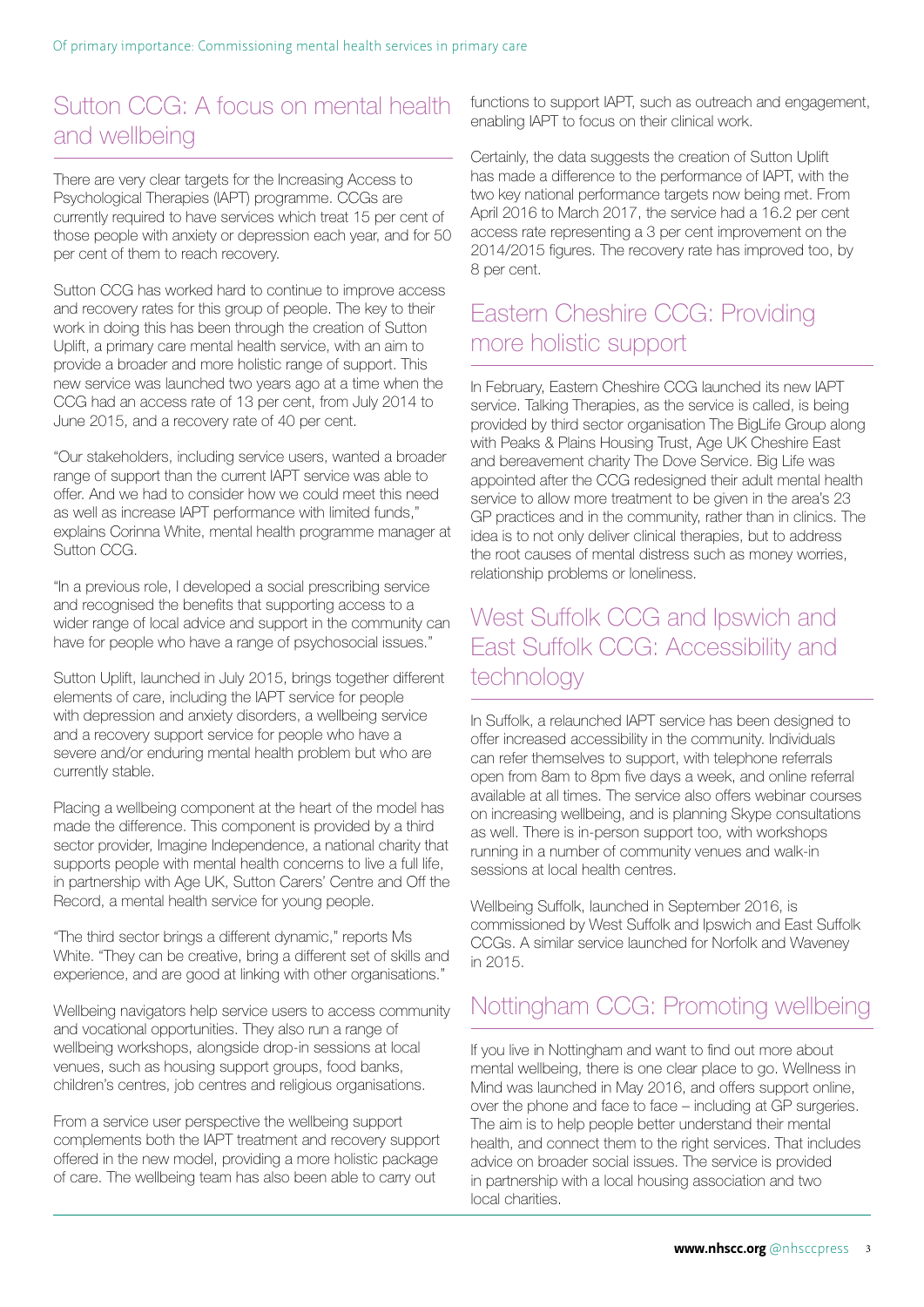## Lambeth CCG: Support for young people

Back in 2005, Dr Stephanie Lamb set up a young person's clinic at her South London GP practice. It was a walk-in session and open both to patients registered with the practice and those who were not.

"I realised," remembers Dr Lamb, "that I was seeing a lot of people who were unregistered. So I did an audit, and found that about 20 per cent of the young people I was seeing were actually not Herne Hill Group Practice patients."

It was a realisation that led to the creation of The Well Centre, a primary care health centre exclusively for people aged 13 to 20 and living in Lambeth. The Streatham-based facility aims to offer support with any health worries its patients may have – including any concerns about mental wellbeing.

"Every time we get a new young person coming in, we do something I've developed which we call the Teen Health Check," explains Dr Lamb, who as well as being co-founder of the centre is its GP principal.

"It's a biopsychosocial assessment, so we're not just looking at their presenting complaint – we're having an in-depth conversation with them about what their life looks like, from a health point of view, from a social point of view, and from a psychological point of view.

"Therefore, we can identify vulnerability that they may not even know they have, and then do early intervention."

She continues: "It's almost a mental health triage. But they don't know they're being triaged, because we just have a conversation around where they're at [in their life]."

If a need is determined, then the young person can either receive support at the centre – including from a band 7 mental health practitioner who has been seconded from local specialist trust, South London and Maudsley NHS Foundation Trust – or be linked in to the local Child and Adolescent Mental Health Services (CAMHS) team.

The centre retains the walk-in element from Dr Lamb's young person's clinic, which she feels is crucial. She points out that the system currently employed by many GP practices, in which a doctor phones back a patient to determine whether an appointment is needed, just doesn't work for the group of people seen by The Well Centre.

"If you're a 15-year-old who's self-harming, you can't have a call back at 10am, because you're in a geography lesson. We're actually making access to healthcare harder for our young people by the direction that primary care is heading. So we're going to end up with a bigger problem, because they can't access healthcare and they'll go to A&E."

She also feels the ease of access to follow-up mental health support is vital. "If someone has had eight sessions of psychological therapy with our mental health practitioner and they go off and six months later they have a wobble, they don't have to go through hoops to get seen. They can just phone up and say can I see her again, and she can do a top up.

"It's a familiar place, and they know they can phone us up and just say can I see her. They might have to wait a week or two, but it's not six months."

The money to set up and initially run the Well Centre came from the third sector, and although this remains central – the service is jointly run by Dr Lamb's GP practice and youth health charity Redthread – the local CCG has provided funding since 2013. The service is now in Lambeth's formal commissioning intentions.

"We are identifying previously unidentified mental health issues," says Dr Lamb with confidence. But she says the evidence of the impact of this sort of work may not be the sort of quantitative data which might be applicable in other areas.

"Can I prove that by identifying that need and supporting them early that that stops a lifetime of depression and anxiety, or prevents them from ending up in tier 3 [specialist] CAMHS? I can't prove that within The Well Centre.

"But if you do qualitative analysis," she says, "our Friends and Family Test is 100 per cent."

#### The need for support for young people

Half of all mental health problems manifest by the age of 14, with three quarters presenting by the age of 24. Current evidence suggests, however, that three out of four children with a diagnosable mental health condition do not get access to the support they need. The average waiting time for a first appointment with Child and Adolescent Mental Health Services (CAMHS) is six months, and it takes nearly 10 months until treatment begins.

This, despite evidence that between 25 and 50 per cent of adult mental illness may be prevented through early intervention in childhood and adolescence.

#### Sheffield CCG: An integrated approach embedded in primary care

In many parts of the country, a referral to IAPT (Improving Access to Psychological Therapies) services means a referral away from primary care, and certainly a referral away from general practice. Not so in Sheffield.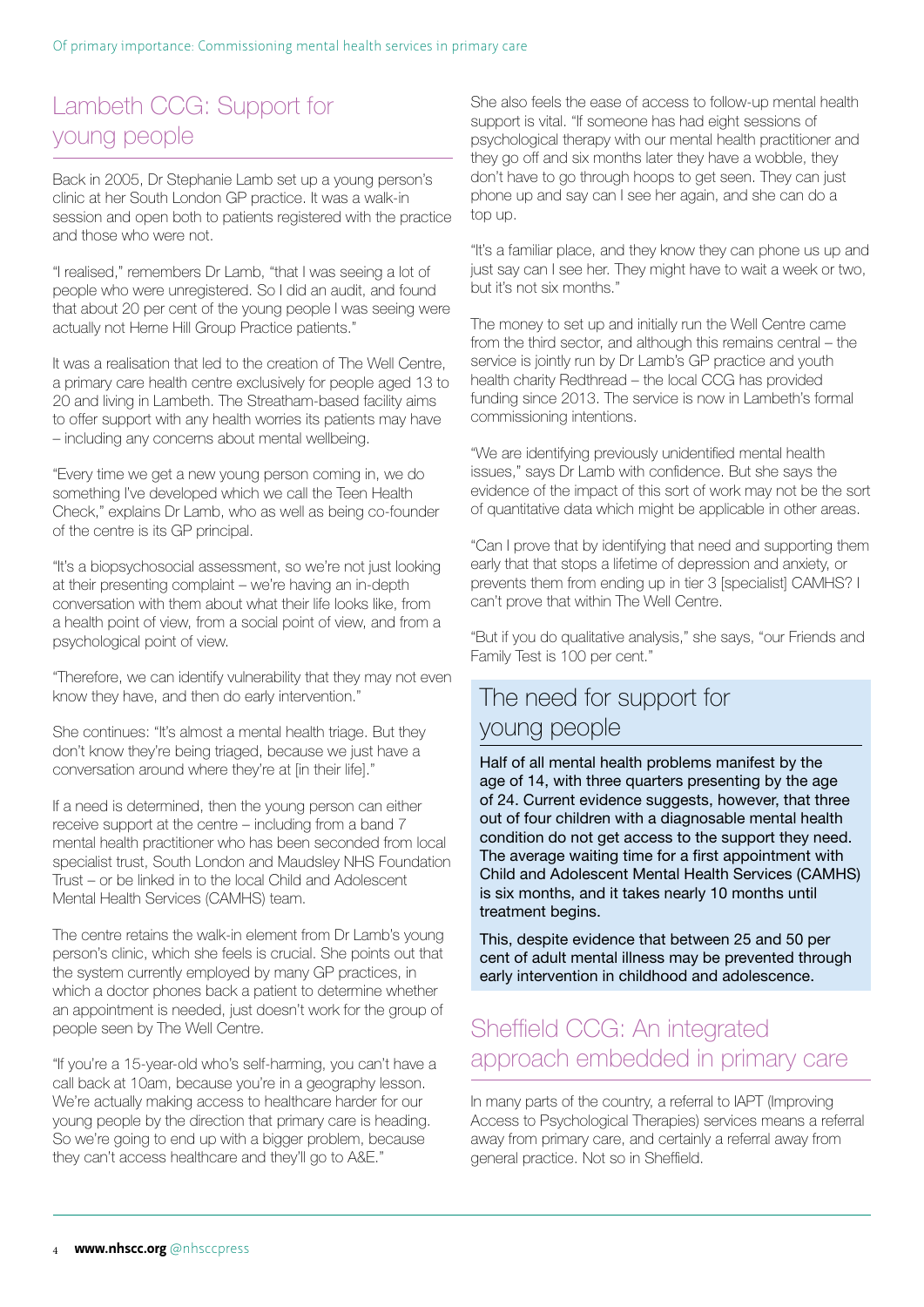"IAPT services have always been embedded into general practices," explains Dr Steve Thomas, clinical director for mental health, learning disabilities and dementia at Sheffield CCG. "So IAPT workers are attached to each of the individual 85 practices, and it becomes part of the practice multidisciplinary team.

"If somebody is not wanting to be seen in their local practice, or a local practice has a little bit of a waiting time and the individual can be seen earlier if they went centrally, then that choice element is there to go [to a central facility]," stresses Dr Thomas, who is a practising GP.

"But," he continues, "IAPT has always been entirely embedded in general practice."

It means that the latest expansion of the service will also be embedded there. Earlier this year, Sheffield was named in the second wave of integrated IAPT sites. These sites are working to ensure that mental healthcare and psychological therapy is a seamless part of caring for people with physical long-term conditions.

In Sheffield, the integrated IAPT – which has been dubbed the Health and Wellbeing Service – will offer talking therapies either one-to-one or in group settings. It will be open to any adult living with a long-term condition or medically unexplained symptom who is also experiencing anxiety and/or depression.

"I see the integrated IAPT programme as being like a liaison mental health service into general practice," says Dr Thomas. "So we're in the process at the moment of developing a health and wellbeing service for general practice in Sheffield. And the psychology and mental health service will be integrated into all those physical health and long-term condition pathways."

"I think that's an area of real innovation," he concludes.

Innovative too is the local work going on to develop an accountable care system. South Yorkshire and Bassetlaw is one of the nine areas chosen by NHS England to develop such a setup – the idea being to break down boundaries between different parts of the health and care system.

The CCG now holds a joint mental health budget with the local authority, and so all of the transformation work is a collaboration between those two bodies, along with local mental health providers and the third sector.

The creation of neighbourhood teams, meanwhile, is bringing together GPs, social workers and the voluntary sector in very specific areas of Sheffield. The idea is that they will then be able to provide the exact support needed in that exact area.

"If you're living in the south west of the city, where maybe dementia is your overarching epidemiological prevalence of disease, then you need a different type of integrated team operating in that neighbourhood compared to the north of the city where there is a higher prevalence of severe and enduring mental illness, particularly within different ethnic and cultural communities," says Dr Thomas.

"We are beginning to commission in a different way, wanting to be able to establish the needs and the epidemiology, and then establish primary care integrated teams in such a way that can meet that need."

## The value of considering mental and physical wellbeing as one

Two thirds of people with a long-term physical health condition also have a mental health problem, most commonly anxiety or depression. Given that more than 15 million people have such a condition, that represents 10 million people experiencing related mental ill health. In 2012, researchers from The King's Fund and the Centre for Mental Health found that between 12 and 18 per cent of all NHS expenditure on long-term conditions was linked to poor mental health and wellbeing.

## City and Hackney CCG: Multi-faceted support

The Tavistock and Portman NHS Foundation Trust and City and Hackney CCG are based in two very different areas of London. The former, a specialist mental health trust, calls a prosperous part of north London home. The latter serves a deprived area of the east of the city. But the two organisations have joined together to create a highly successful mental health service.

The primary care psychotherapy consultation service (PCPCS) – locally known as 'The Tavi' in reference to its provider – helps people who have complex mental health needs, including those experiencing medically unexplained symptoms.

"They provide psychodynamically focused short-term intervention in a very empathetic and acceptable way to patients, for a group of people who were widely excluded from most services," says Dr England, a practising GP and mental health lead for City and Hackney CCG.

The service is based in primary care and, as well as face-toface appointments with patients, The Tavi workers also have consultations with GPs to offer advice on meeting the needs of specific individuals. Joint consultations are an option too, in which a GP meets a patient with a The Tavi worker.

"At a basic level, it's a sharing of patients who are difficult to help and often leave GPs with a feeling of inadequacy or despair," comments Dr England. "It's the ability to change that stuck narrative you get into, where you're just prescribing more and more and feeling despairing about all the social determinants of health."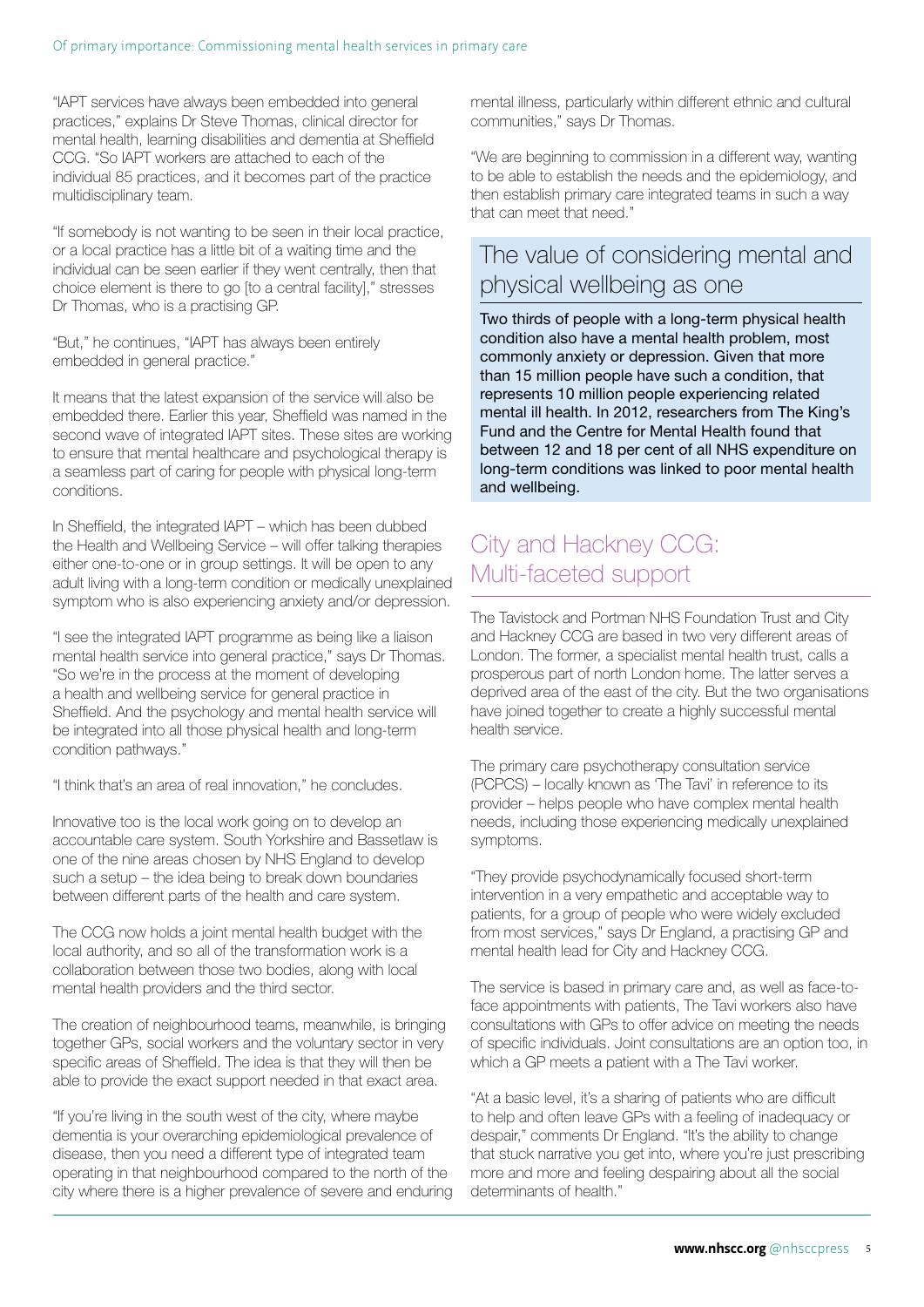Research conducted by the Centre for Mental Health showed that the service helped reduce the number of GP consultations for these patients. It also reduced A&E visits, outpatient appointments and hospital admissions. And three quarters of patients seen by the service found their mental health improved.

The figures are impressive, but Dr England emphasises that the PCPCS is just one piece in the jigsaw of primary care mental health in City and Hackney. Notably, there are both step-up and step-down services. The former is for people whose mental health needs require more specialist support, and involves four primary care liaison psychiatrists. They are attached to GP practices, and are the first port of call for someone needing an expert assessment.

At the other end of the journey, the step-down service supports those leaving specialist care. "We have primary care support workers, so the patient gets moved from secondary care under a consultant to primary care under a GP, but they get a minimum of four consultations that year with the primary care mental health worker."

Some elements of the jigsaw predate the creation of the CCG, but Dr England feels the introduction of clinical commissioning has made a difference. "We are a very clinically-led CCG; it's embedded throughout," she reflects. "It's not just having a few GPs who occasionally come to meetings – we have a very active clinical leadership."

She also believes GPs are perfectly placed to ensure services meet the needs of patients. "When a GP says to me: 'I don't know about commissioning', I say you don't know how much you know until you come to these meetings. What you have to do is come and be the patient voice, and you know that voice inside out. You don't have to talk about the social determinants of health to a GP here – it's like our bread and butter. And you don't have to talk about the links between physical and mental health – that's what we do every day."

### The value of support for medically unexplained symptoms

Medically unexplained symptoms are thought to account for 20 per cent of all GP appointments in the UK. The term is used to describe persistent physical complaints for which clinicians can't find an obvious physical cause. They can sometimes be explained by emotional problems – such symptoms are more common in people with anxiety and depression, those who experienced childhood abuse, and in people who have personality disorders. But this can be difficult, because people can understandably be resistant to the idea that the problem is "all in their head". Some patients are also resistant to receiving care with a mental health label.

## West London CCG: Meeting a variety of needs

Dr Fiona Butler has a statistic she frequently quotes when talking about the importance of primary care mental health services.

"Nationally and locally, around 60 per cent of people with bipolar or schizophrenia are not under the care of a mental health trust," explains the chair of West London CCG. "It's an amazing fact, and I feel many people don't really believe it, but it's true."

It means GPs are often the key source of care for people with these conditions. But their needs can often be complicated, and a variety of services required to meet them.

The same is true for people who have common but complex mental health needs, who have been classified as not needing hospital care and so are seen largely by GPs.

"They may have recurrent relapses, or treatment resistant illness. They may have personality disorder, or obsessive compulsive disorder (OCD), or have a complex social background or substance abuse issues as well as their mental health problem."

It is for members of both these groups – those with a mental illness regarded as severe, and those with less severe but complex conditions – that the Community Living Well (CLW) service has been created.

A collaboration between West London CCG, the local mental health trust, the local council and a range of third sector providers, it is designed to offer more all-encompassing support to help people with long-term mental health needs.

"Essentially, it's based around the person in the centre and then wrapping around whatever multidisciplinary support is needed," says Dr Butler.

What that means is that CLW offers a full range of psychological therapies – "from guided self-help, through to sessions of short-term psychodynamic or cognitive behavioural therapy, couples therapy, carers therapy".

But it also offers a wellbeing service, supporting what Dr Butler characterises as social connectivity. That includes health and social care navigators, who help individuals realise their own plans for recovery and staying well. A specialist employment support service, meanwhile, helps those already in work or those looking for opportunities for meaningful occupation.

The value of those wellbeing services is highlighted by another statistic. When developing the CLW service, West London reviewed a year's worth of GP consultations for 438 randomly selected patients, they found that 46 per cent related to social needs such as housing, benefit worries, social opportunities and employment.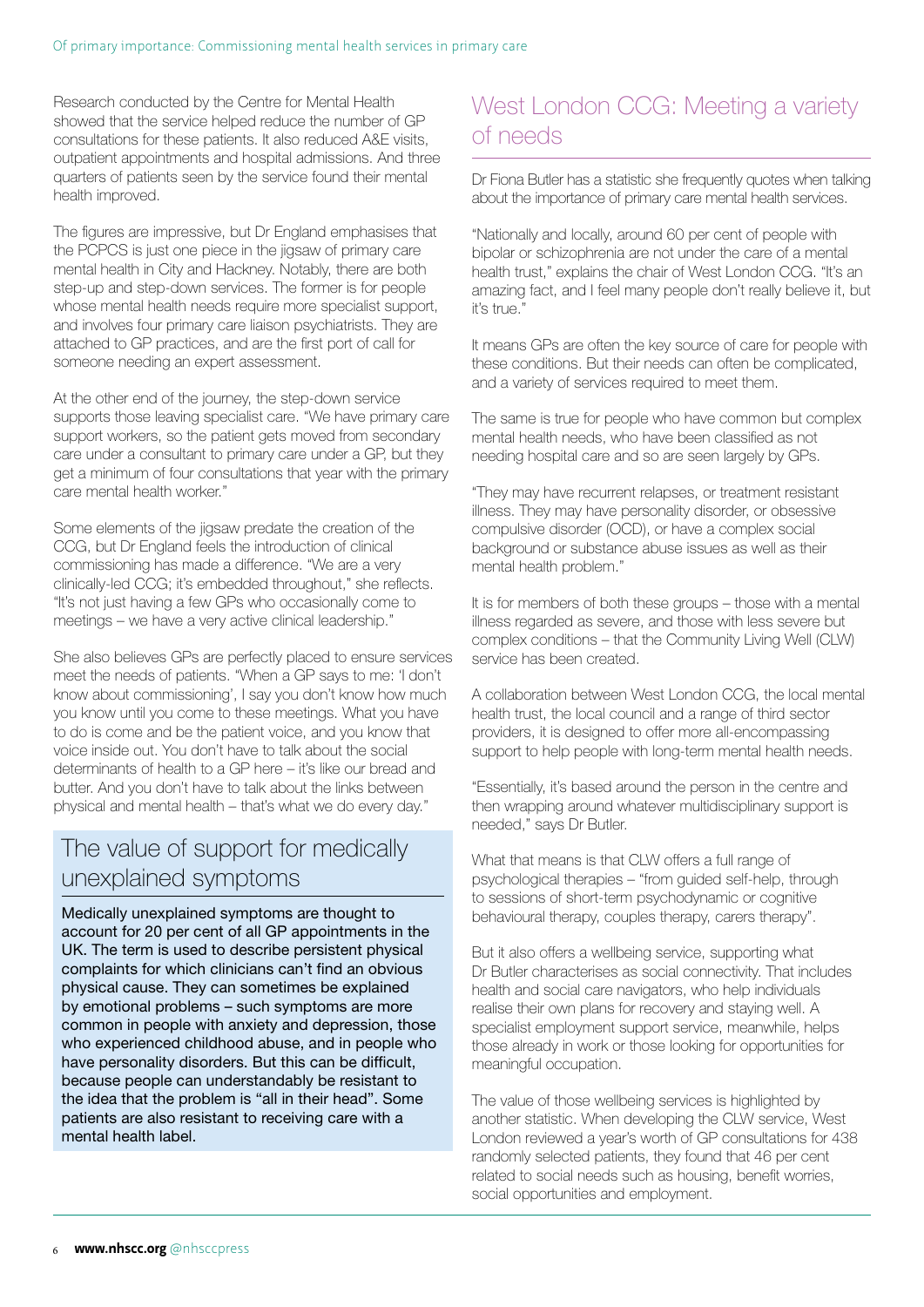"Community Living Well is a much more proactive approach to offering hope and recovery to those of us with serious and long-term mental health needs," argues Dr Butler.

Similar models are being implemented in other areas of the capital, via the North West London Collaboration of CCGs. This brings together eight clinical commissioning groups – West London being one of them – and all share a mental health strategy called Like Minded.

"My involvement in Like Minded has helped support the local work," suggests Dr Butler. "Like Minded has also been helped by me and other clinical commissioners being in touch on the ground – being a practising GP informs my understanding of the services needed locally."

#### Commissioning mental health services in primary care: top tips

#### Remember patience will be required when creating a new model 1

"The model was a new concept for our mental health providers, and transferring the vision into practice took time to establish on the ground, and almost 18 months to settle. Therefore, be prepared for a rocky start."

Corinna White, Mental Health Programme Manager, Sutton CCG

"Implementation always takes much longer than you might think. It's a marathon, not a sprint."

Dr Fiona Butler, Chair, West London CCG

#### Consider partnering with the third sector 2

"Design a model that encourages a provider partnership – mental health trust and third sector is a strong mix. The third sector brings a different dynamic."

Corinna White, Mental Health Programme Manager, Sutton CCG

"We have a huge voluntary sector voice. So the voluntary sector is very powerful in City and Hackney for raising the mental health agenda, and we commission quite a lot of services from the voluntary sector – we're active partners."

Dr Rhiannon England, Mental Health Lead, City and Hackney CCG

#### Have conversations with your mental health provider to build shared understandings 3

"Our statutory mental health provider shares our perspective that we serve a population, a community, a whole health and social care economy. And that we need to work innovatively and collaboratively to meet needs and improve quality of care. One of the ways we are achieving this is by caring for people much more in their own community and their own homes."

Dr Steve Thomas, Clinical Director for Mental Health, Learning Disability and Dementia, Sheffield CCG

"I think we work quite collaboratively, certainly through our Like Minded strategy – we spend a lot of time around the table with the local mental health trusts."

Dr Fiona Butler, Chair, West London CCG

#### Explore opportunities to pre-emptively screen for need 4

"When a young person comes into The Well Centre, they see the youth worker and then they see the doctor. And we'll ask about medical history and medication, but we'll also ask about smoking, alcohol, substance misuse, sexual activity, and we do opportunistic screening for mental health. We ask them about their mental health – we don't just wait for them to say: 'Actually, I'm struggling a bit'."

Dr Stephanie Lamb, Co-Founder and GP Principal, The Well Clinic and GP Principal, Herne Hill Group Practice

#### Don't forget the importance of incentives 5

"With our GP contract, we're doing things like paying GPs to construct an accurate depression register, and start to trawl through people who've been on antidepressants for years; get them into reviews. There's also a small bit of money for frequent attender reviews, so we do a search for people attending more than 15 times a year and decide if any of them could do with a more mental health-focused review."

"We have mandatory mental health training in the GP contract – four hours a year. Now that's the stick – they have to attend. But the carrot is we make it good training. It's good quality, it's local, they get a free lunch, and it's often led by our outstanding local mental health trust."

Rhiannon England, Mental Health Lead, City and Hackney CCG

#### Consider whether you can apply 6other primary care models in a mental health context

"Within our CCG, we have a model of care for over 65s called My Care, My Way. Our mental health service, Community Living Well, is exactly the same model."

Fiona Butler, Chair, West London CCG